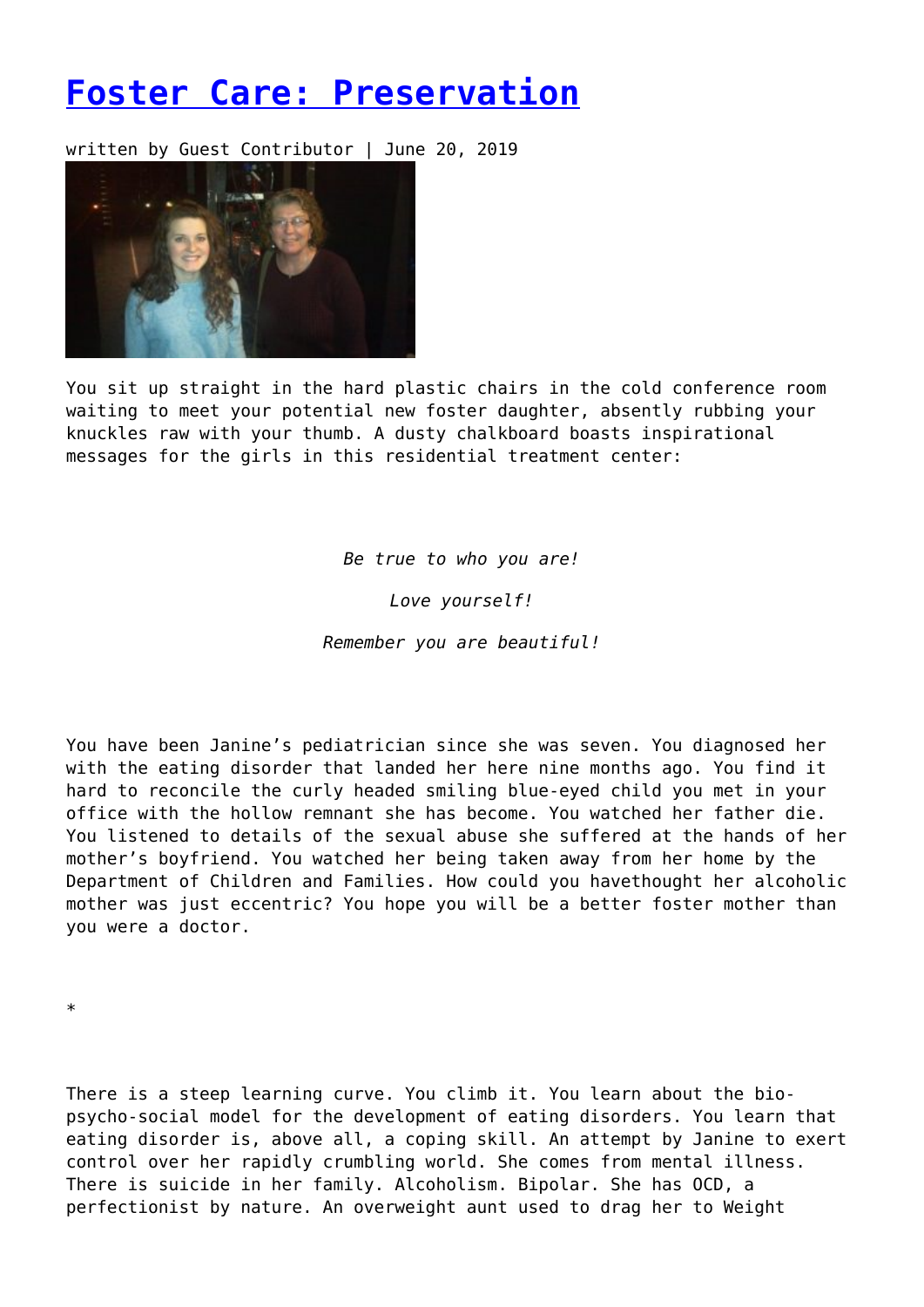Watchers meetings when she was just eight years old. Her father died young. She was made a ward of the state. Her last foster mother took diet pills and thought it would be fun for them to lose weight together. Janine is not just a perfect storm of causality. She is a fucking tsunami.

\*

Janine starts coming home on trial passes from the treatment program. You learn to count exchanges of proteins, carbohydrates and fats. You learn to replace unfinished meals with Ensure. She cuts her food into tiny fragments and pushes the bits around on her plate. She shakes. She does not cry. She re-measures the milk you pour, standing at the kitchen sink drip-dripdripping it bead by bead down the drain until the meniscus of fluid meets the 240-ml line on the measuring cup perfectly. You try to tell her that her perceptions are distorted by her disease. "Then why don't you just gouge my eyes out?" she yells at you. You learn to listen to music during meals and keep the conversation light. You learn to play games to distract her from the awful task of eating. Sometimes this works. Sometimes she throws her food on the floor.

\*

You work with Janine in family therapy for ten more months. You learn to separate the eating disorder from the child. You learn that her disease has hijacked her. Inhabits her like an un-exorcised demon, sapping not just her weight, her fat, her muscle, but also her personality, her very essence. You learn to name it. Edie. As in E.D. As in Eating Disorder. You learn that Edie can be quite ugly. Edie calls you a psycho-bitch and throws forks at your head just for calling Janine to the table for breakfast. Edie tears off her fingernails and sprinkles them in her oatmeal so you can't make Janine eat it. You serve her a new bowl of cereal, fingernail-free. Edie calls you a cunt. Janine picks up her fork and eats one bite. You exhale, relieved, knowing this means she will finish her meal.

\*

Janine is finally discharged from the program after nineteen months of treatment. Her eating disorder is not cured, but her weight has been restored to a safe level. As part of her therapy she has written a trauma narrative listing all the obstacles she has overcome in her young life. She reads it aloud to you. Solemnly. "Losing my father. Having an alcoholic mother. Being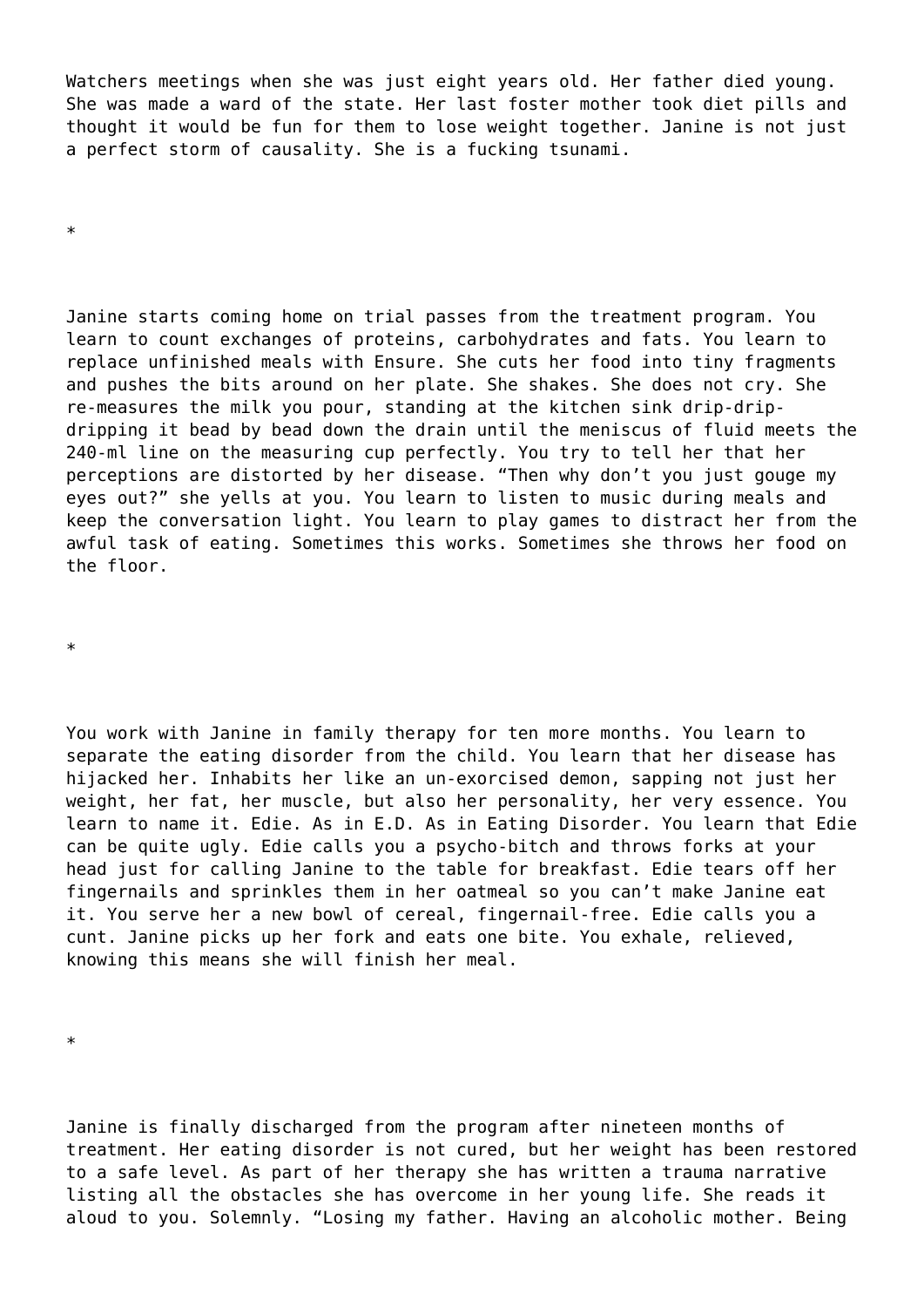separated from my sister." Your eyes well up. Janine is just getting started. "Having foster families be 'not nice' to me." You wonder what that means. She will later tell you it means not feeding her. "Being scared to make a mistake because DCF can make you go live somewhere else." Your heart cracks. You vow this will never happen to Janine. After her reading, she cuts her trauma narrative into tiny pieces of paper then stuffs them into helium balloons. She lets the balloons soar off into a clear June sky in a ritual called a destruction ceremony. Most kids at the program choose to either set their narratives on fire or drown them in a pond, weighted down with rocks. You hope Janine's choice of method of destruction indicates a basic optimism in her. You wish it were that easy to leave the past behind.

\*

Janine changes into a hospital gown to be weighed. As she lifts one leg out of her jeans, she wobbles. You reach to steady her, her spine rosary beads beneath your fingers. Her back is covered with the downy fur her body has grown to keep itself warm. You are afraid for this fragile child. You wonder how much more weight she will have to lose before her doctors recommend inpatient treatment. You learn that it will take more than weight loss.

\*

\*

She bangs her head against the passenger side door. Over and over again. "Don't, Janine," you implore, your eyes on the road. "It's okay." She sobs and strikes her head again. Hard. "You did a good job eating," you tell her. She shrieks louder. "It's your eating disorder that's unhappy you ate, but you did the right thing." You are holding her gelid hand, limp in yours. Then, the dome light snaps on. The door alarm sounds. Her seat belt clicks open. You veer off the highway, braking hard. You stop, half on, half off the exit ramp. Horns blare around you. Someone yells. You dial 911 with shaking hands. You scream. Or think you do. You wrap your arms around Janine's thin shoulders. She surprises you with her strength. One foot out the door. Two feet. Her jacket is ripping. Your arms ache. Cars whiz by honking. A driver gives you the finger. Where are the police you called? You think about her mother, asleep somewhere in an alcoholic haze. You picture having to tell her: *this is how I lost your daughter*. You hear sirens in the distance. Her clothing tears. She is gone.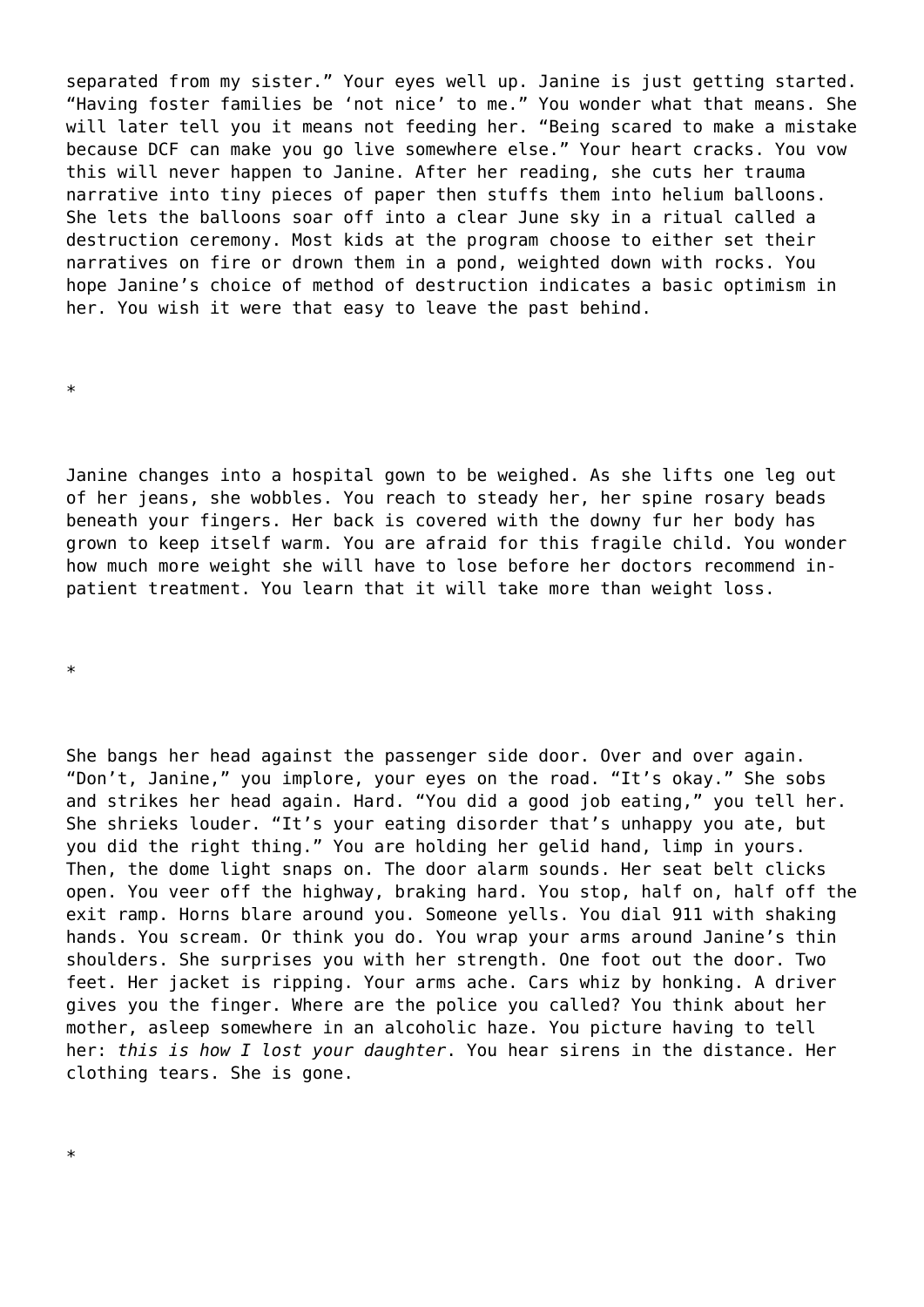And this is what it takes. Janine is hospitalized on the psychiatric ward for a suicide attempt. You beg them to transfer her to the eating disorderspecialized unit. They assure you they can manage her. You watch as she squirrels almonds in her cheeks, loads up on water for weigh-ins and stuffs burritos down her pants to avoid eating. The staff sees none of this, despite the one-on-one. She loses four pounds in two days. They agree to the transfer. Janine protests. Which is to say that Edie objects. They sit her in the hall in front of the nurse's station in a geri-chair where they can watch her eat. Girls teeter by on legs thin as twine, feeding tubes taped to their faces. They twirl the ends of them around their fingers like strands of hair, flip them over their shoulders like necklaces. "You still don't get it, do you?" Janine murmurs miserably. "My eating disorder makes me competitive." You stare at the tubing-accessorized teens with their caved-in cheeks, their sallow dry skin, their sunken eyes. "You mean you want to be like them?" you whisper, horrified. Janine nods. Your stomach turns at the thought of your foster daughter striving for bones.

\*

You get the call from her friends at one a.m. She is having a seizure. The ambulance is there. You meet them at the local hospital. You ask for a CAT scan of her head. A smug RN tells you that she probably just passed out and "got a little twitchy". Her friends probably just panicked. You hold Janine's cold hand. She tells you she doesn't feel well then has a grand-mal seizure before going into V-tach. You get your CT.

\*

DCF files a 51A on you—a charge of abuse and neglect—for letting her go to the party at which she OD'd. You have filed dozens of 51A's in your twentyfive years as a pediatrician. But never for this. Never on the parents of a suicidal teenager. It will be six soul-crippling weeks before the allegations are screened out. You are completely demoralized.

\*

You go to an Adolescent Medicine conference. You are most interested in the panel discussion on eating disorders. On the panel sit a doctor, a nurse, a social worker and a nutritionist. During the Q&A, a clinician in the audience tells the story of a patient of hers whose mother—also an MD—had to quit her job to care for her child. She was angry and resentful. "How do parents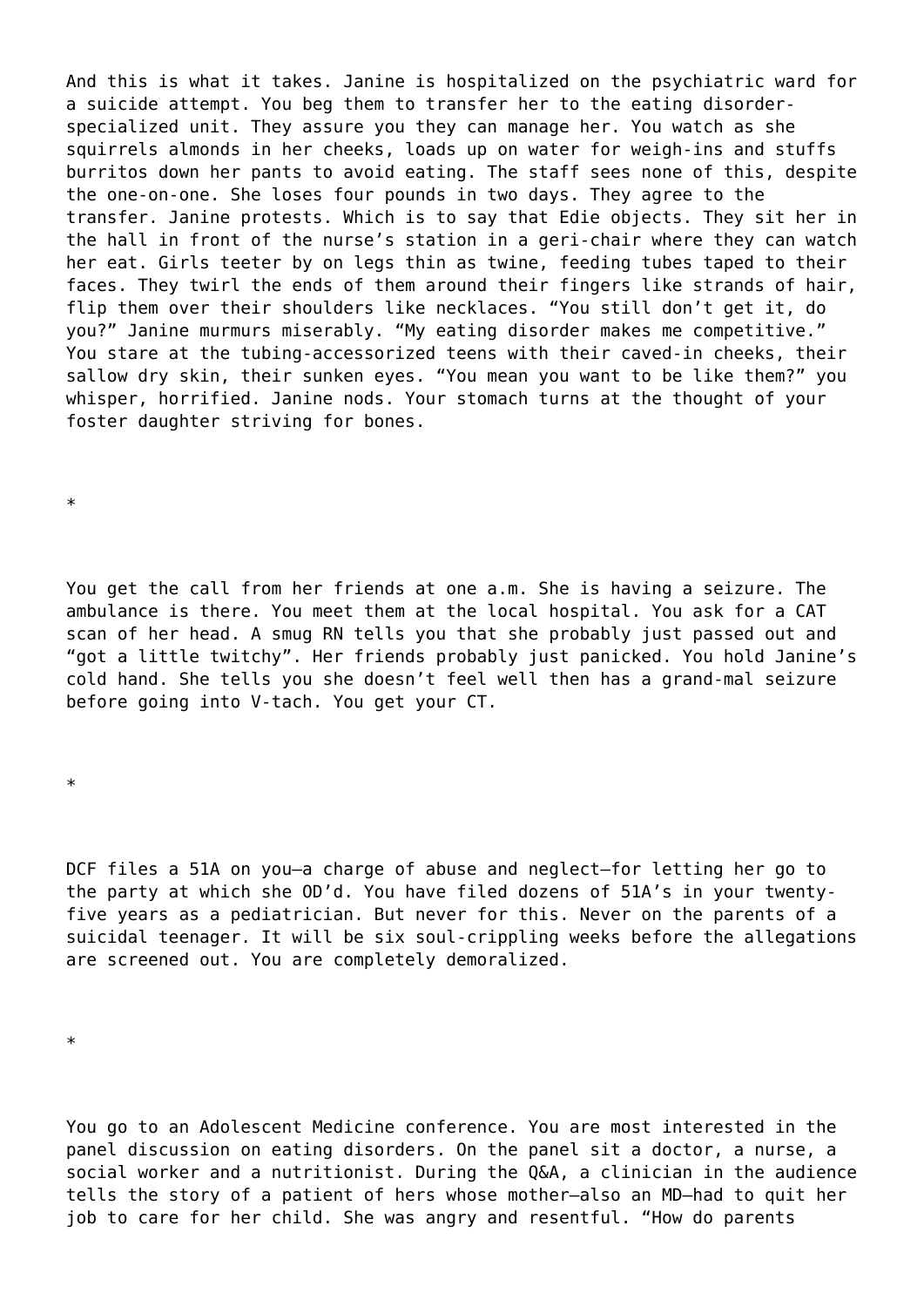preserve their relationship with their child during treatment?" is her question. The panelists are stumped. They look from one to another, no one answering. You want to shove your hand in the air, wave it around like a third grader. You know the answer to this one*.*

You preserve the relationship by understanding that your child is not her eating disorder. That she is sick and scared and starving inside the monster that is Edie. That inside the spitting, screaming, swearing creature is the sweet child you remember from before Edie moved in. She is in there, just waiting to be pried free.

You preserve it by coming up with a sign—in Janine's case a finger laid aside of her nose—that means I love you. That means I know I'm being a jerk right now but it's me in here and I'm still your sweet girl. Janine will use this sign in the middle of many fierce arguments. She will curse and break dishes and wound with words, then lay her finger aside her nose before storming off, slamming doors.

You preserve it by saying I love you even when her therapist tells you not to. Tells you that you're going too fast. That Janine will interpret your words as pressure to say it back. That this will increase her anxiety. That she will only know love by the structure and routine you provide. Not by the words you say.

You preserve it by hugging her even when you're told you shouldn't. That with her history of sexual molestation, any touch will be perceived as sexual. That you should treat her like she has a gaping wound and keep her at a distance. "You wouldn't hug someone with a gaping wound, would you?" her therapist asks you. *No, but isn't it the person with the gaping wound who needs the hug the most?* you think.

You preserve the relationship by fighting for your child at every fucking road block. By going up the chain of command at DCF when they try to stick her back in a program that had her for a year and a half and couldn't fix her. You fight even when DCF tells you to give up. "We are the parents," they tell you. "You are a mere custodian." But you know that it is you who knows your child best. You know, in fact, that she is your child. Not theirs. That you are the parent. Or as close to one as she has right now.

You preserve it by fighting to keep her in your home even though DCF tells you that you can give her back at any time with just ten days' notice. "No one would blame you if you did," they say. But you are a family now. Committed as blood. You will see this through because you said you would. Not because you are a doctor and you know everything about eating disorders because clearly you do not. Edie has made that point time and time again. Edie has brought you to your knees more than once. But you get up because you will not let this disease defeat the girl you met when she was seven years old, her blue eyes shining with hope. The one you watched eat less, weigh less, *be* less. The one you brought into your home to raise as your own.

"I don't know how much more of this I can take," you hear the other parents in support group say. You feel the same way. But you preserve the